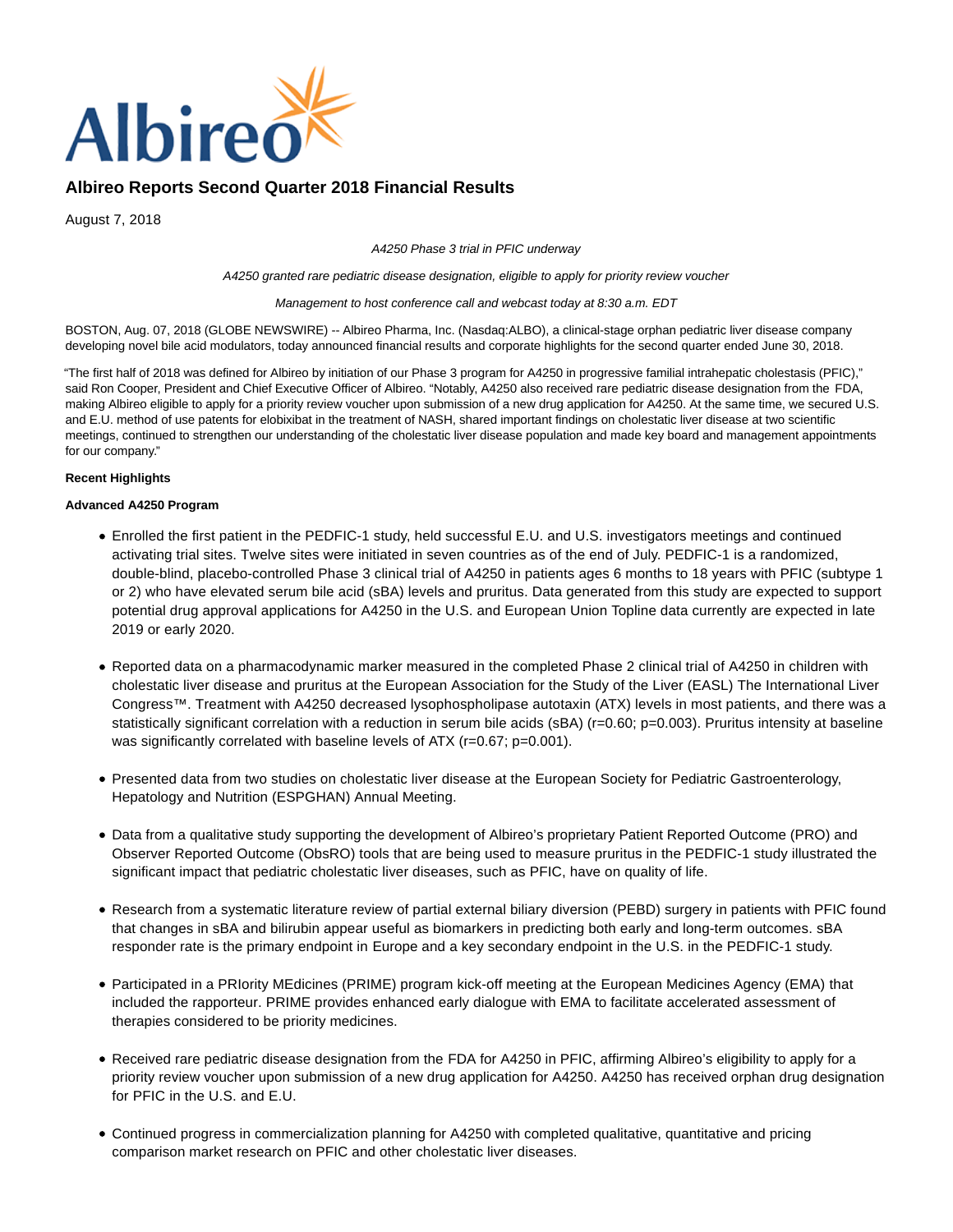#### **Elobixibat**

- Positive Phase 3 trial results from Albireo licensee EA Pharma Co, Ltd. were presented at Digestive Disease Week (DDW) during a Distinguished Abstract Plenary Session. Data from this study demonstrated that elobixibat, a first-in-class IBAT inhibitor, resolved constipation in the short term, and improved bowel function and patient quality of life with long-term use in patients with chronic constipation in Japan. Elobixibat was well tolerated, with the most common side effects being mild gastrointestinal disorders. The data were published in The Lancet Gastroenterology & Hepatology.
- Granted a patent for a method of using elobixibat to treat NASH in both the U.S. and Europe.

## **Corporate**

- Elected Anne Klibanski, M.D., and Stephanie Okey, M.S., to Albireo's Board of Directors
- Added Patrick Horn, M.D. as Chief Medical Officer and Jason G. Duncan, J.D., as General Counsel and Secretary to the leadership team.
- Presented at multiple investor conferences, including Jefferies 2018 Global Healthcare Conference and Deutsche Bank 43rd Annual Health Care Conference.
- Selected for inclusion in the Russell 2000® Index as part of the annual reconstitution of the Russell stock indexes.

#### **Financial Update for the Three and Six-Month Periods Ended June 30, 2018**

#### **Three Months Ended June 30, 2018 vs. 2017**

- Revenues were \$730 thousand in the second quarter of 2018.
- R&D expense was \$6.4 million up 113% compared to \$3.0 million in the second quarter of 2017.
- G&A expense was \$4.2 million, up 13.5%, compared to \$3.7 million in the second quarter of 2017.
- Net Loss was \$14.6 million, or \$(1.22) per share, compared to \$6.2 million, or \$(0.86) per share in the second quarter of 2017.
- The Company had cash and cash equivalents at June 30, 2018, of approximately \$183.2 million, compared to \$53.2 million at December 31, 2017.

#### **Six Months Ended June 30, 2018 vs. 2017**

- Revenues were \$11.9 million in the six months ending June 30, 2018.
- R&D expense was \$12.6 million up 117% compared to \$5.8 million in the six months ending June 30, 2017.
- G&A expense was \$8.4 million, up 21.7%, compared to \$6.9 million in the same six months of 2017.
- Net Loss was \$16.2 million, or \$(1.42) per share, compared to \$12.8 million, or \$(1.91) per share in the same six months of 2017.

#### **Conference Call**

As previously announced, Albireo will host a conference call and webcast today, August 7, 2018, at 8:30 a.m. EDT. To access the live conference call by phone, dial 877-407-0792 (domestic) or 201-689-8263 (international) and provide the access code 13680985. A live audio webcast will be accessible from the Media & Investors page of Albireo's website, [http://ir.albireopharma.com/.](https://www.globenewswire.com/Tracker?data=Ntj5RwzTSOHWSvVMPFFxucErJjgFFN3EKRRU39QQ-1ntxrLmw_iEmXFI5BRBecrt3AJ1jD-J3esbcKf4Ol8MDuHNTR446QsgjDKEFZdeRF4=) To ensure a timely connection to the webcast, it is recommended that users register at least 15 minutes prior to the scheduled start time. An archived version of the webcast will be available for replay on the Events & Presentations section of the Media & Investors page of Albireo's website for at least two weeks following the event.

#### **About Albireo**

Albireo Pharma is a clinical-stage biopharmaceutical company focused through its operating subsidiary on the development of novel bile acid modulators to treat orphan pediatric liver diseases, and other liver and gastrointestinal diseases and disorders. Albireo's lead product candidate, A4250, is being developed to treat rare pediatric cholestatic liver diseases and is in Phase 3 development in its initial target indication, progressive familial intrahepatic cholestasis. Albireo's clinical pipeline also includes two Phase 2 product candidates. Albireo's elobixibat, approved in Japan for the treatment of chronic constipation, is the first ileal bile acid transporter (IBAT) inhibitor approved anywhere in the world. Albireo was spun out from AstraZeneca in 2008.

Albireo Pharma is located in Boston, Massachusetts, and its key operating subsidiary is located in Gothenburg, Sweden. For more information on Albireo, please visi[t www.albireopharma.com.](https://www.globenewswire.com/Tracker?data=siOzMF2eMfgS9soAS1JFEOgVDRck6lnprbWLbirt5dRzlUKBHHcOFZ4fEI2q6wt6n2IjDGTeo_0_WFgNLR7M1c8E-od8qWRvlzMo0T6ZkAM=)

#### **Forward-Looking Statements**

This press release includes "forward-looking statements" within the meaning of the Private Securities Litigation Reform Act of 1995. Forward-looking statements include statements, other than statements of historical fact, regarding, among other things: the plans for, or progress, scope, cost, duration or results or timing for availability of results of, development of A4250 or any other Albireo product candidate or program, including regarding the Phase 3 clinical program for A4250 in patients with PFIC; the target indication(s) for development, the size, design, population, location, conduct, objective, duration or endpoints of any clinical trial, or the timing for initiation or completion of or reporting of results from any clinical trial, including the double-blind Phase 3 PFIC trial for A4250; the size of the PFIC population or any other disease population for indications that may be targeted by Albireo; the potential benefits or competitive position of A4250, elobixibat or any other Albireo product candidate or program or the commercial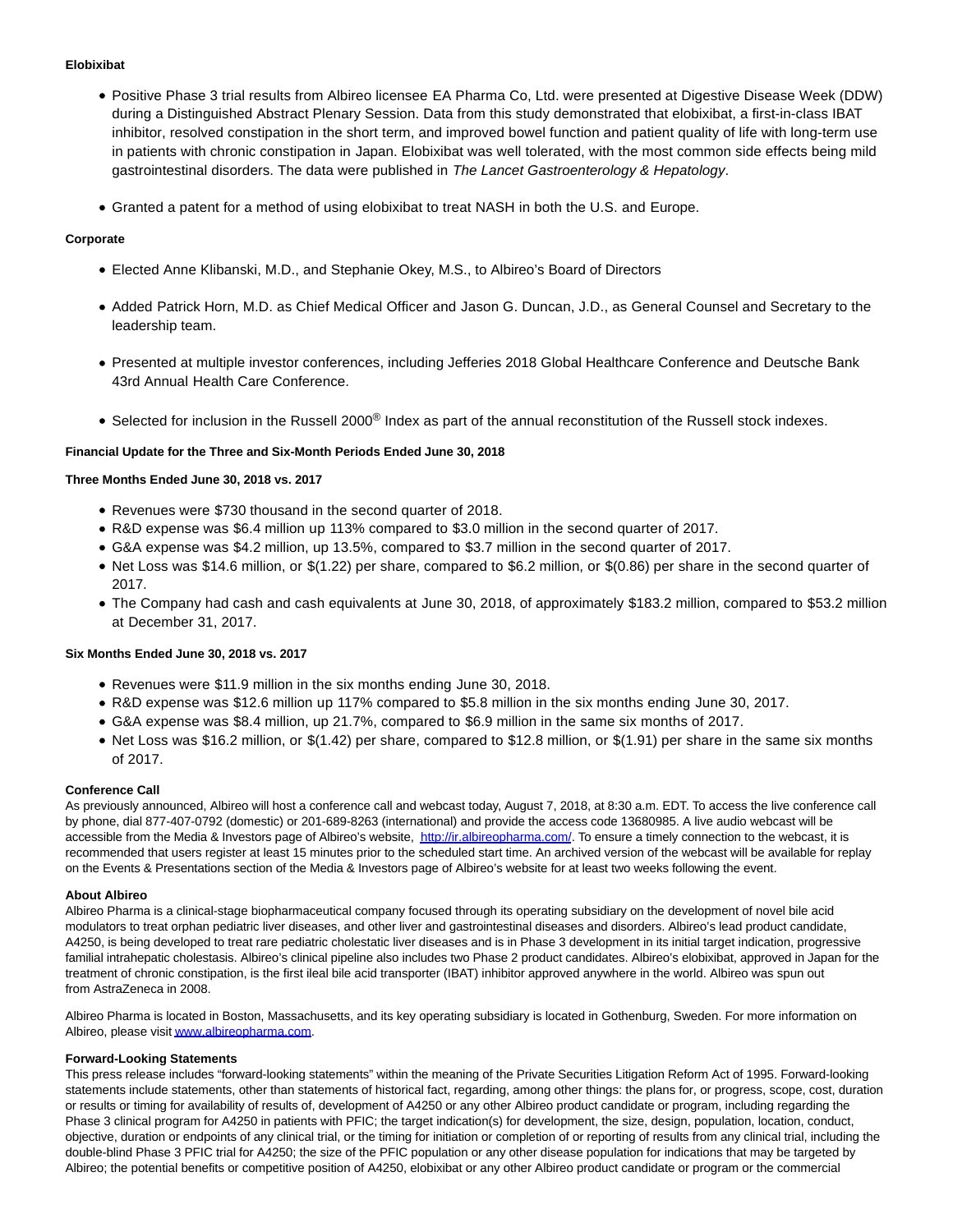opportunity in any target indication; the potential benefits of a rare pediatric disease designation, the pricing of A4250 if approved; any future payment that HealthCare Royalty Partners or EA Pharma may make to Albireo or any other action or decision that EA Pharma may make concerning elobixibat or its business relationship with Albireo; the period for which Albireo's cash resources will be sufficient to fund its operating requirements (runway); or Albireo's plans, expectations or future operations, financial position, revenues, costs or expenses. Albireo often uses words such as "anticipates," "believes," "plans," "expects," "projects," "future," "intends," "may," "will," "should," "could," "estimates," "predicts," "potential," "planned," "continue," "guidance," and similar expressions to identify forward-looking statements. Actual results, performance or experience may differ materially from those expressed or implied by any forward-looking statement as a result of various risks, uncertainties and other factors, including, but not limited to: whether favorable findings from clinical trials of A4250 to date, including findings in indications other than PFIC, will be predictive of results from the trials comprising the Phase 3 PFIC program or any other clinical trials of A4250; whether either or both of the FDA and EMA will determine that the primary endpoint for their respective evaluations and treatment duration of the double-blind Phase 3 trial in patients with PFIC are sufficient, even if the primary endpoint is met with statistical significance, to support approval of A4250 in the United States or the European Union, to treat PFIC, a symptom of PFIC, a specific PFIC subtype(s) or otherwise; the outcome and interpretation by regulatory authorities of the ongoing third-party study pooling and analyzing of long-term PFIC patient data; the timing for initiation or completion of, or for availability of data from, clinical trials of A4250, including the trials comprising the Phase 3 PFIC program, and the outcomes of such trials; Albireo's ability to obtain coverage, pricing or reimbursement for approved products in the United States or European Union; delays or other challenges in the recruitment of patients for, or the conduct of, the double-blind Phase 3 trial; the significant control that EA Pharma has over the commercialization of elobixibat in Japan; and Albireo's critical accounting policies. These and other risks and uncertainties that Albireo faces are described in greater detail under the heading "Risk Factors" in Albireo's most recent Annual Report on Form 10-K or in subsequent filings that it makes with the Securities and Exchange Commission. As a result of risks and uncertainties that Albireo faces, the results or events indicated by any forward-looking statement may not occur. Albireo cautions you not to place undue reliance on any forward-looking statement. In addition, any forward-looking statement in this press release represents Albireo's views only as of the date of this press release and should not be relied upon as representing its views as of any subsequent date. Albireo disclaims any obligation to update any forward-looking statement, except as required by applicable law.

#### **Albireo Pharma, Inc.**

#### **Condensed Consolidated Balance Sheets (in thousands, except share and per share data) (unaudited)**

|                                                                                                                                                                                                                     |  | June 30, 2018 | December 31, 2017 |  |  |  |
|---------------------------------------------------------------------------------------------------------------------------------------------------------------------------------------------------------------------|--|---------------|-------------------|--|--|--|
| <b>ASSETS</b>                                                                                                                                                                                                       |  |               |                   |  |  |  |
| Current assets:                                                                                                                                                                                                     |  |               |                   |  |  |  |
| Cash and cash equivalents                                                                                                                                                                                           |  | \$183,228     | \$<br>53,231      |  |  |  |
| Prepaid expenses and other assets                                                                                                                                                                                   |  | 610           | 1,054             |  |  |  |
| Other receivables                                                                                                                                                                                                   |  | 2,406         | 726               |  |  |  |
| Total current assets                                                                                                                                                                                                |  | 186,244       | 55,011            |  |  |  |
| Property and equipment, net                                                                                                                                                                                         |  | 210           | 178               |  |  |  |
| Goodwill                                                                                                                                                                                                            |  | 17,260        | 17,260            |  |  |  |
| Other noncurrent assets                                                                                                                                                                                             |  | 422           | 775               |  |  |  |
| <b>Total assets</b>                                                                                                                                                                                                 |  | \$204,136     | \$<br>73,224      |  |  |  |
| <b>LIABILITIES AND STOCKHOLDERS' EQUITY</b>                                                                                                                                                                         |  |               |                   |  |  |  |
| <b>Current liabilities:</b>                                                                                                                                                                                         |  |               |                   |  |  |  |
| Trade payables                                                                                                                                                                                                      |  | \$3,020       | \$<br>1,350       |  |  |  |
| Accrued expenses                                                                                                                                                                                                    |  | 4,353         | 6,105             |  |  |  |
| <b>Other liabilities</b>                                                                                                                                                                                            |  | 541           | 474               |  |  |  |
| <b>Total current liabilities</b>                                                                                                                                                                                    |  | 7,914         | 7,929             |  |  |  |
| Liability related to sale of future royalties                                                                                                                                                                       |  | 46,736        |                   |  |  |  |
| Long-term liabilities                                                                                                                                                                                               |  | 39            | 42                |  |  |  |
| <b>Total liabilities</b>                                                                                                                                                                                            |  | 54,689        | 7,971             |  |  |  |
| Stockholders' Equity:                                                                                                                                                                                               |  |               |                   |  |  |  |
| Common stock, \$0.01 par value per share - 30,000,000 authorized at June 30,<br>2018 and December 31, 2017; 11,957,491 and 8,902,784<br>issued and outstanding at June 30, 2018 and December 31, 2017, respectively |  | 120           | 89                |  |  |  |
| Additional paid in capital                                                                                                                                                                                          |  | 211,140       | 114,522           |  |  |  |
| Accumulated other comprehensive income                                                                                                                                                                              |  | 4,768         | 1,001             |  |  |  |
| Accumulated deficit                                                                                                                                                                                                 |  | (66, 581)     | (50, 359)         |  |  |  |
| Total stockholders' equity                                                                                                                                                                                          |  | 149,447       | 65,253            |  |  |  |
| Total liabilities and stockholders' equity                                                                                                                                                                          |  | \$204,136     | \$<br>73,224      |  |  |  |

**See accompanying notes to Condensed Consolidated Financial Statements.**

**Albireo Pharma, Inc.**

**Condensed Consolidated Statements of Operations (in thousands, except share and per share data)**